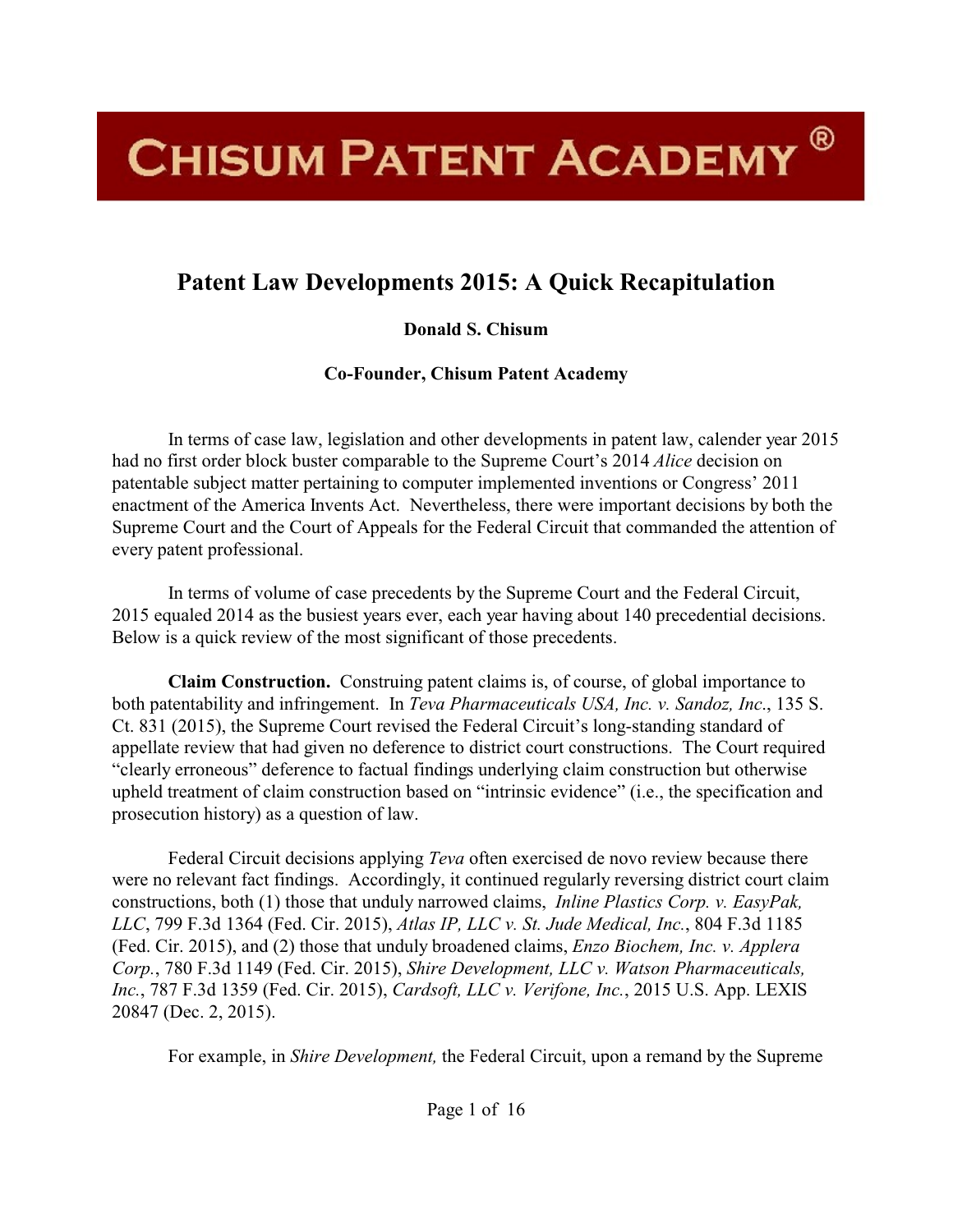Court for reconsideration in light of *Teva*, affirmed its prior decision overturning a district court construction, noting that "the intrinsic evidence fully determines the proper constructions" and, therefore, that "this case does not involve factual findings to which we owe deference under *Teva*."

In a few decisions, deference made a difference. For example, in *Lighting Ballast Control, LLC v. Philips Elecs. N. Am. Corp.*, 790 F.3d 1329 (Fed. Cir. 2015), a panel, after a remand by the Supreme Court, changed its prior decision. It deferred to a district court's finding, based on expert testimony, that "voltage source means" signified structure (a rectifier) to a person skilled in the art. That finding meant that the claim phrase avoided Section112/6 treatment and invalidity for indefiniteness for failure to disclose specific corresponding structure for the voltage source means.

That Federal Circuit judges will continue to disagreed among themselves about claim construction post-*Teva* was well illustrated by the facts and holding in *Enzo*. The patent at issue concerned nucleotide probes. U.S. Pat. No. 5,449,767. The claim to a nucleotide probe required, inter alia, a structure ("A") that represented "*at least one component of a signal moiety*." A district court construed the claim as covering probes in which A alone was the signal moiety. That meant that the claim covered "direct detection" of a probe as well as "indirect detection." The latter required addition of a chemical entity to provide a signal.

The Federal Circuit majority, per Chief Judge Prost, held that the district court erred. The claim language required that the A structure be a "component", which meant that it was part of a structure with more than one component. The claim also required that the structure A be attached to a group that did not interfere with the *formation* of a signal moiety, which suggested that the structure A was not the whole signalling moiety. The phrase "at least one" was, in some instances, interpreted as meaning "one or more." *Howmedica Osteonics Corp. v. Wright Medical Technology, Inc*., 540 F.3d 1337 (Fed. Cir. 2008). However, here, unlike in *Howmedica*, the claim language required more than one component. Also, the patent's specification supported construing the claim as covering only indirect detection. It described direct detection only in the context of discussing how indirect detection was superior. The district court relied on claim differentiation, pointing to dependent claims that it deemed to involve direct detection. However, claim differentiation cannot broaden an independent claim's plain meaning.

In *Enzo*, the district court also found, based on expert testimony, that one example in the specification involved direct detection and concluded that the example supported its construction. The accused infringer did not rely on that finding on appeal. Under *Teva*, the Federal Circuit would be required to defer to the district court's finding unless it was clearly erroneous. However, that "sole factual finding" did not "override" "the analysis of the totality of the specification, which clearly indicates that the purpose of this invention was directed towards indirect detection, not direct detection."

Judge Newman dissented. She noted that the district court supported its construction by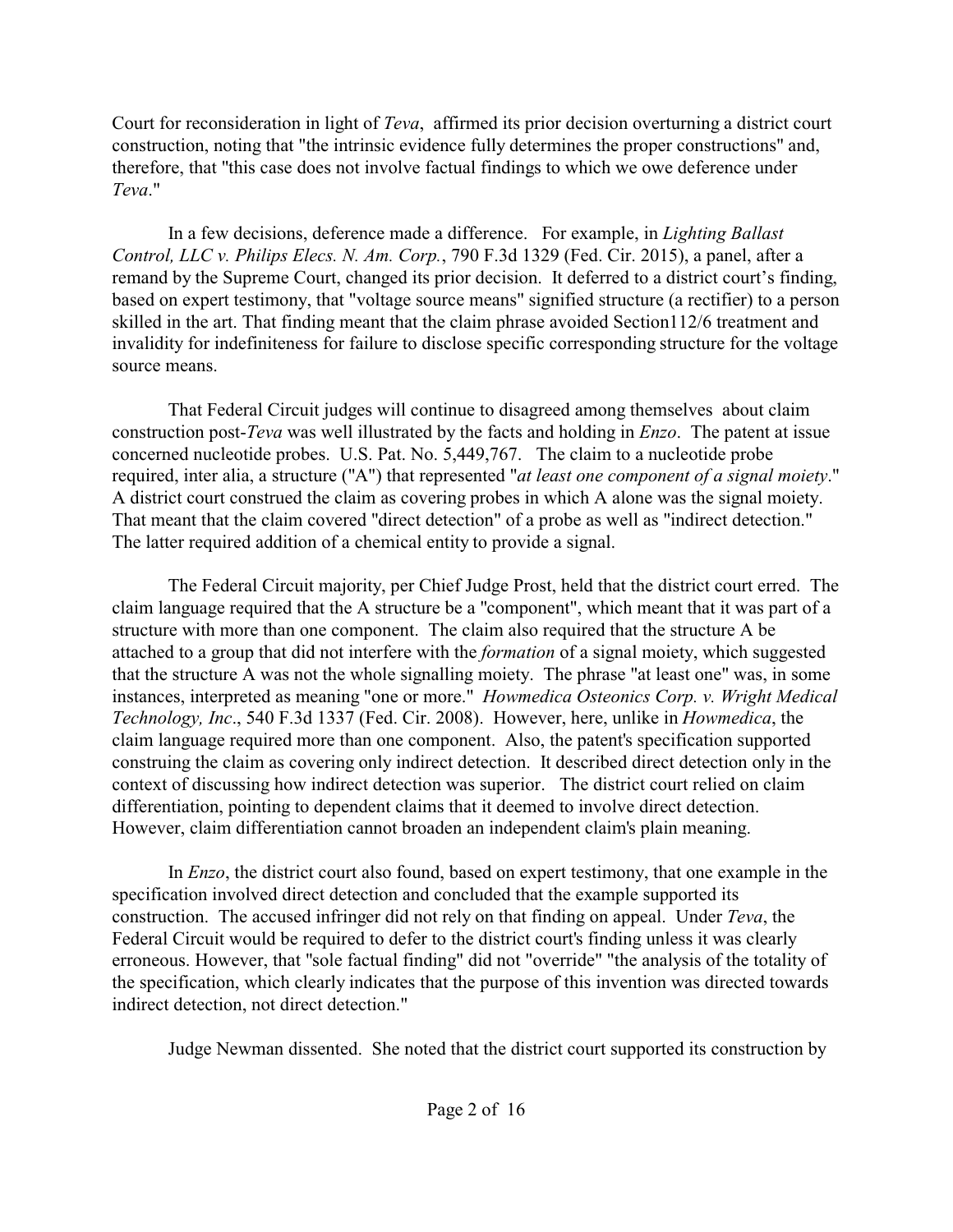intrinsic and extrinsic evidence through expert testimony and argued that, under *Teva* , the Federal Circuit must give deference to those findings. The district court found that the specification included a specific example of direct detection. It relied on expert evidence. The district court found that three dependent claims taught direct detection. Thus, the district court had "received some conflicting testimony, along with concessions on cross-examination." For that testimony, it had "concluded that `at least one component' may include `the whole signaling moiety.' " It did not clearly error.

**Section 101; Patent Eligible Subject Matter**. In 2015, Federal Circuit continued to apply the Supreme Court's framework, set forth in *Alice Corp. v. CLS Bank Int'l*, 134 S. Ct. 2347, 2355 (2014), for determining whether patent claims to software and business methods fell within the "abstract idea" exclusion from the Section 101 definition of patentable eligible subject matter. There were four precedential decisions; all four found the claims at issue invalid under Section 101 as drawn to an abstract idea and insufficiently limited to an application of that idea. *OIP Technologies, Inc. v. Amazon.com, Inc.*, 788 F.3d 1359 (Fed. Cir. 2015); *Internet Patents Corp. v. Active Network, Inc.*, 790 F.3d 1343 (Fed. Cir. 2015); *Intellectual Ventures I LLC v. Capital One Bank (USA)*, 792 F.3d 1363 (Fed. Cir. 2015); *Versata Development Group, Inc. v. SAP America, Inc.*, 793 F.3d 1306 (Fed. Cir. 2015).

*Ariosa Diagnostics, Inc. v. Sequenom, Inc*., 788 F.3d 1371 (Fed. Cir. 2015), applied the "product of nature" exception to Section 101 recognized by the Supreme Court in *Mayo Collaborative Services v. Prometheus Laboratories, Inc.*, 132 S. Ct. 1289 (2012). A patent's named inventors discovered a previously unknown fact: paternally-inherited, non-cellular DNA from a fetus ("cffDNA") was present in a pregnant woman's bloodstream (plasma and serum). Combining that discovery with known laboratory techniques, including amplification of DNA (by polymerase chain reaction ("PCR") or other methods) and DNA detection, the inventors implemented a method of detecting the fetal DNA and testing it for fetal characteristics, such as gender, paternity, or genetic defects. Using the method, the patent owner commercialized noninvasive pre-natal diagnosis tests. These were a substantial improvement over prior art invasive tests that required accessing fetal tissue. They made use of maternal plasma and serum that had previously been discarded as waste. The patent also obtained a patent to the cffDNA detection methods with claims to methods comprising amplifying and detecting the presence of "paternally inherited nucleic acid of fetal origin" in a "maternal serum or plasma sample from a pregnant female." Two companies selling non-invasive tests sued the patent owner in a district court, seeking a declaratory judgment. The patent owner counterclaimed for infringement. A district court granted summary judgment that the asserted claims were invalid as being directed to a natural phenomenon and adding only amplifying and detecting steps that were wellunderstood as of the patent's filing date (1997). A Federal Circuit panel affirmed the district court correctly held the claims invalid as drawn to ineligible subject matter applying the Supreme Court's decision, *Mayo Collaborative Services v. Prometheus Laboratories, Inc.*, 132 S. Ct. 1289 (2012).

In *Ariosa,* Judge Linn wrote a short but powerful concurring opinion. Reluctantly, he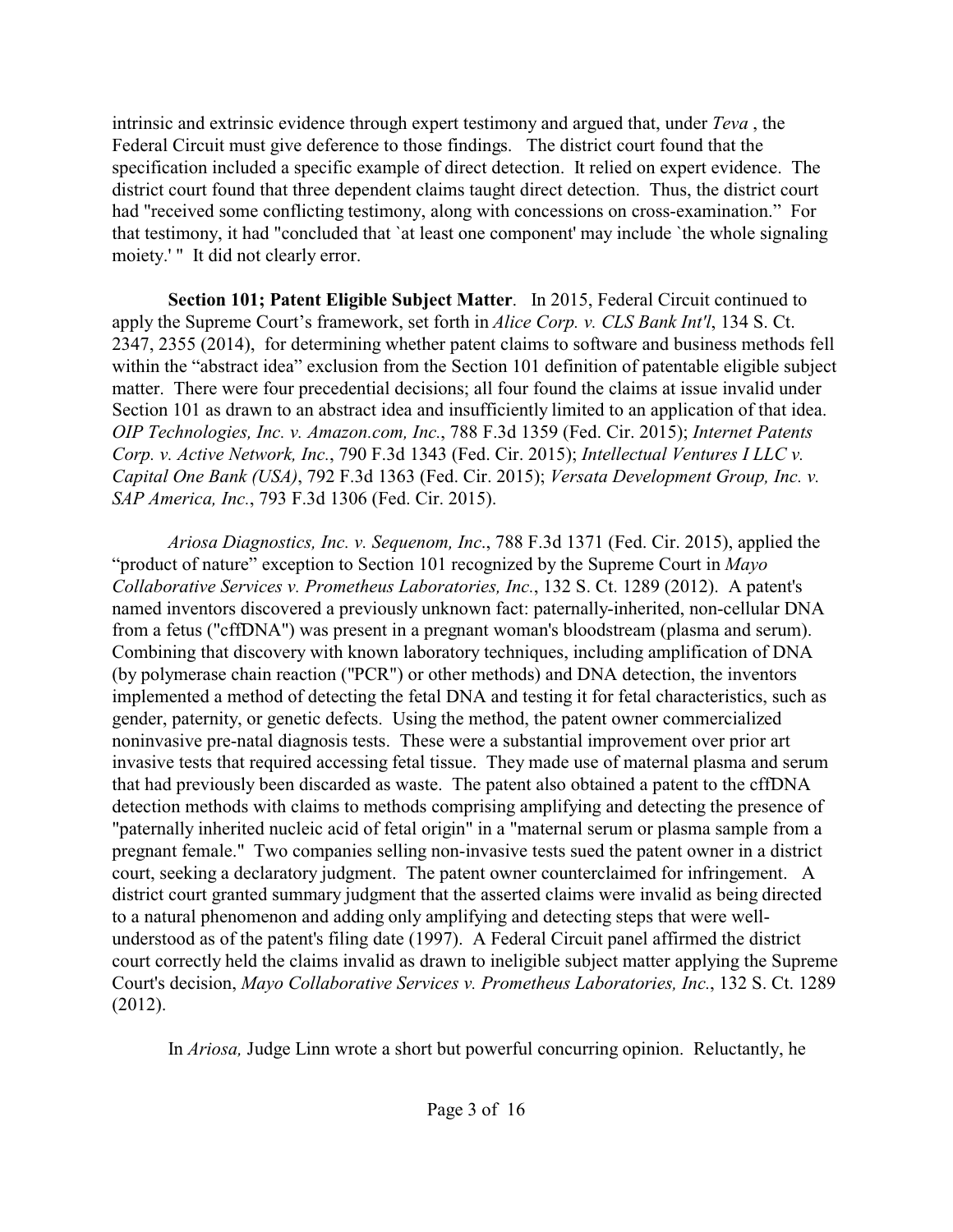agreed that the Supreme Court's "sweeping language" in *Mayo* required invalidating the claims at issue even though they were to a "meritorious invention" that deserved patent protection. He argued that *Mayo* discounted, "seemingly without qualification" any post-solution activity that was conventional or obvious. That was unnecessary in *Mayo* because, in the case, doctors were already performing the claimed steps (administering the drug, measuring metabolite levels, and adjusting dosing based on the levels). In this case, in contrast, "*no one* was amplifying and detecting paternally-inherited cffDNA using the plasma or serum of pregnant mothers." Yet, the broad language in *Mayo* left no room for distinguishing this case. The inventors' discovery that "there was cell-free fetal DNA in the maternal plasma" was a "ground-breaking invention." The inventors " `effectuate[d] a practical result and benefit not previously attained,' so its patent would traditionally have been valid. *Le Roy v. Tatham*, 63 U.S. 132, 135-36 (1859) (quoting *Househill Coal & Iron Co. v. Neilson*, Webster's Patent Case 673, 683 (House of Lords 1843)); *Le Roy v. Tatham*, 55 U.S. 156, 175 (1852) (same) ...."

On December 2, 2015, the Federal Circuit denied rehearing en banc in *Ariosa*. Judge Newman wrote a dissenting opinion. Judge Lourie (joined by Judge Moore) and Judge Dyk wrote concurring opinions.

*In re DiStefano*, 2015 U.S. App. LEXIS 21925 (Dec. 17, 2015), addressed the "printed matter" doctrine. "Printed matter" was limited to the "content of information." When recited in a claim, printed matter was accorded "patentable weight" in distinguishing prior art only if it bore a functional or structural relation to a substrate.

**Section 102; On Sale: "Supplier Exception"; Public Use; Provisional Applications.** In *Medicines Company v. Hospira, Inc.*, 791 F.3d 1368 (Fed. Cir. 2015), *vacated*, 805 F.3d 1357 (Fed. Cir. 2015)(en banc), a panel held that pre-critical date batches of a drug by a patent owner's supplier triggered an "on sale" bar even though the supplier purported to sell "manufacturing services", not the batches, to the patent owner. On November 13, 2015, the Federal Circuit en banc vacated the panel decision and called for briefing on important issues concerning the "on sale" bar, including whether there can be a "sale" absent a transfer of title, the "experiment use" doctrine, and the status of a "supplier exception."

There were other notable decisions on Section 102. *Delano Farms Co v. California Table Grape Comm'n*, 778 F.3d 1243 (Fed. Cir. 2015), held that a third party's unauthorized use of an embodiment of the later patented invention was not sufficiently public to constitute a "public use" within the meaning of Section 102(b).

 D*ynamic Drinkware, LLC v. National Graphics, Inc.*, 800 F.3d 1375 (Fed. Cir. 2015), applied *In re Wertheim*, 646 F.2d 527, 537 (CCPA 1981), to hold that a reference patent was prior art under Section 102(e) as of its provisional application filing date only if claims in the reference patent were shown to be supported by the provisional application's disclosure. *Dynamic* discussed the burdens of producing evidence on prior art during an inter partes review.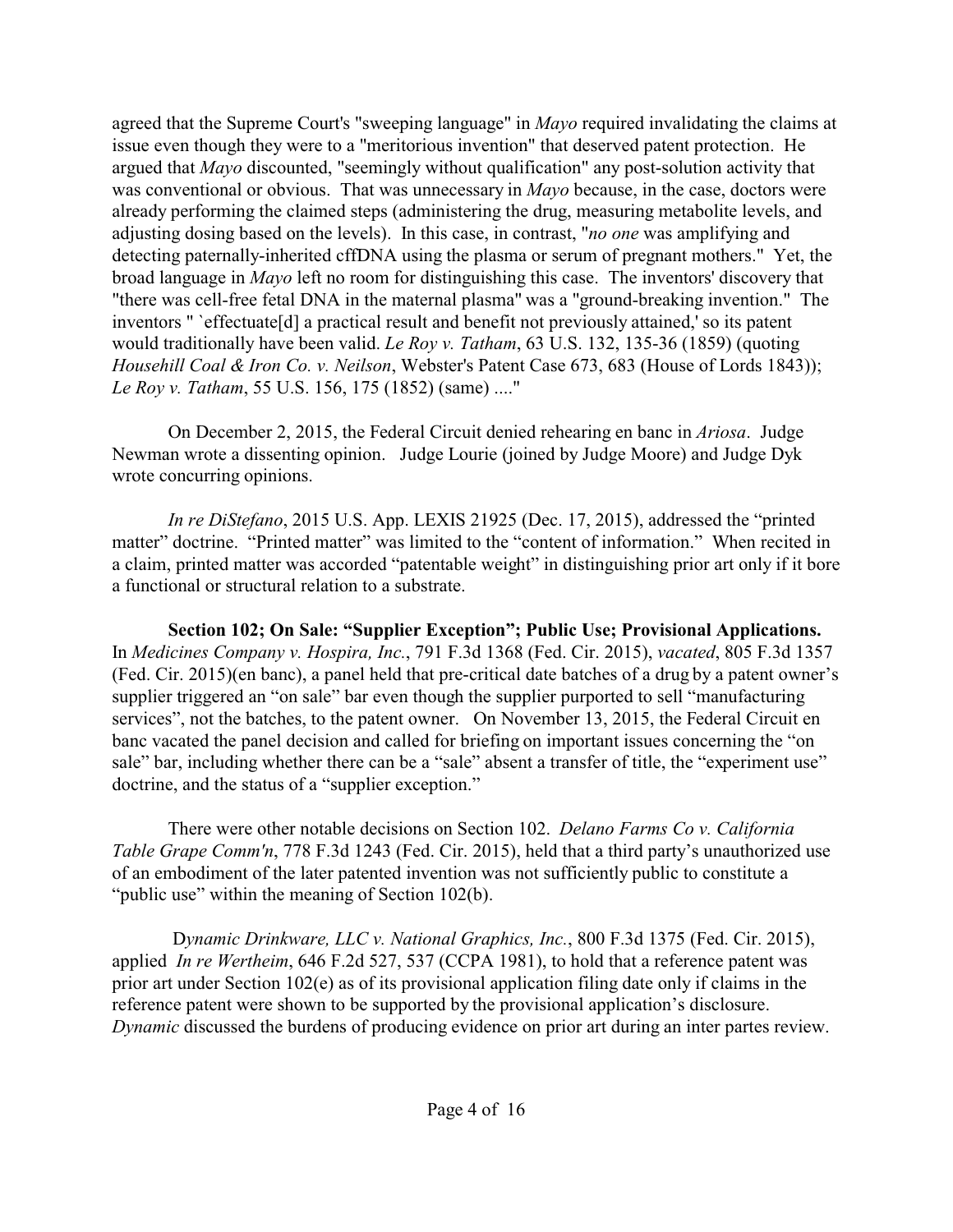*Tyco Healthcare Group LP v. Ethicon Endo-Surgery, Inc.*, 774 F.3d 968 (Fed. Cir. 2014), held that an accused infringer's earlier development of a prototype was prior art as a Section 102(g) invention of another in determining the obviousness of an asserted patent claim.

*Kennametal, Inc. v. Ingersoll Cutting Tool Co.*, 780 F.3d 1376 (Fed. Cir. 2015), applied an "immediately envisage" standard of "anticipation" under Section 102 to uphold a PTO Board decision in an inter partes reexamination that a claim was anticipated when the claimed combination was one of 15 variants a prior art patent disclosed.

**Section 103; Obviousness**. As every year, there was a constant flow of decisions by the Federal Circuit on obviousness. The decisions oscillate in tone and result.

Exemplifying the oscillation was a pair of cases reviewing a jury's no-obviousness verdict. In *Circuit Check Inc. v. QXQ Inc.*, 795 F.3d 1331 (Fed. Cir. 2015), the patents at issue concerned marking an interface plate to align a tester for circuit boards. Frankly, the inventive concept was quite simple. Nevertheless, a panel held that a district court erred in overturning a jury's verdict of no obviousness. Substantial evidence supported the jury's presumed findings that (1) prior art an accused infringer cited was not analogous, (2) differences between the claims and the prior art to which the patent owner and accused infringer stipulated were significant, the prior art lacking an element that made "the patented claims unique" and teaching away from the claimed invention, and (3) objective considerations (copying, long-felt need, commercial success, skepticism, and unexpected results) existed to support nonobviousness. Given those presumed findings, a reasonable jury could have reached the conclusion that the subject matter as a whole would not have been obvious at the time of the invention." The Federal Circuit observed: "Whatever doubts we have about these patents, the jury verdict was supported by substantial evidence."

In contrast, in *Univ. Central Fla. Bd. Trustees v. Emerson Electric Co.*, 797 F.3d 1350 (Fed. Cir. 2015), a panel held that a jury's verdict that asserted claims to a fan recycling control apparatus for a central air conditioning system were not invalid for obviousness could not stand even accepting, as case law required, the jury's resolution in the patent owner's favor of any credibility issue between opposing experts and any fact issues concerning the *Graham* factors on the prior art and objective evidence. The asserted claims were "invalid as a matter of law" because (1) one reference disclosed, without dispute, all the claim elements except one and "nearly" suggested addition of the remaining one, (2) the "nature of the problem" provided a motivation to combine the reference with other references to achieve a known objective (preventing air stagnation between heating or cooling cycles), and (3) there was no showing of a nexus between the patent owner's evidence of commercial success, licensing, and long-felt need and "any novel aspect of the claimed invention."

"Teaching away" is a commonly asserted ground for avoiding apparently close prior art. *Allergan, Inc. v. Sandoz Inc.*, 796 F.3d 1293 (Fed. Cir. 2015). However, *Dome Patent L.P. v. Lee*, 799 F.3d 1372 (Fed. Cir. 2015), held that one reference's explicit "teaching away" would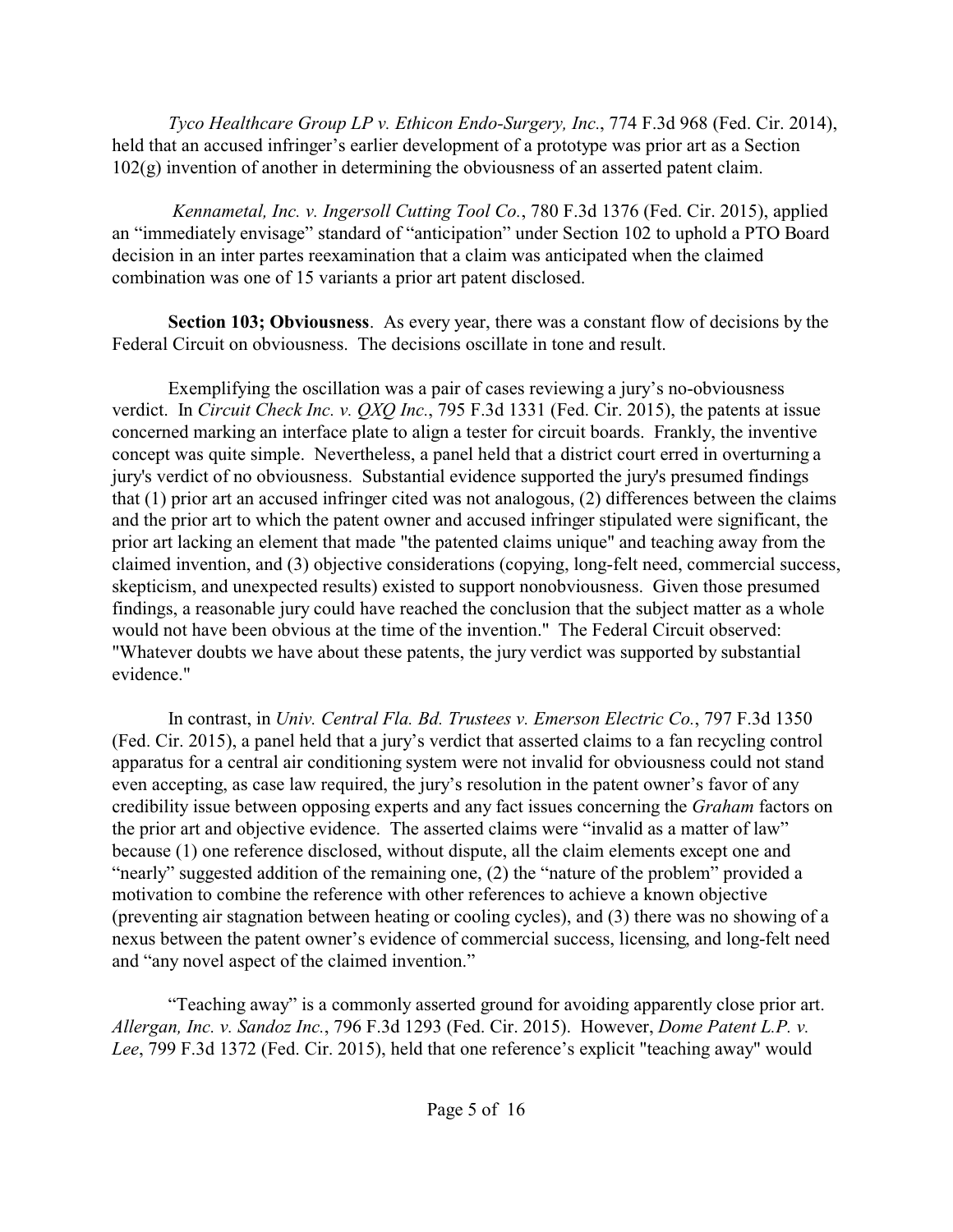not have dissuaded a skilled artisan from making a combination because other references provided a "roadmap" for solving the problem the first reference identified.

Challenges to pharmaceutical patents failed in some cases, e.g., *Shire LLC v. Amneal Pharmaceuticals, LLC.*, 802 F.3d 1301 (Fed. Cir. 2015), but not in others, e.g., *Spectrum Pharmaceuticals, Inc. v. Sandoz Inc.*, 802 F.3d 1326 (Fed. Cir. 2015).

On "objective evidence" (secondary considerations), such as commercial success, decisions continued to stress their importance but also found the evidence not sufficient to overcome obviousness in particular cases. E.g., *Prometheus Laboratories, Inc. v. Roxane Laboratories,Inc.*, 805 F.3d 1092 (Fed. Cir. 2015); *Cubist Pharmaceuticals, Inc. v. Hospira, Inc.*, 805 F.3d 1112 (Fed. Cir. 2015); *SightSound Technologies, LLC v. Apple,* 2015 U.S. App. LEXIS 21640 (Dec. 15, 2015)

A number of decisions reviewed decisions by the PTO Board in inter partes reexaminations and its successor procedure, inter partes review (IPR). For cases upholding obviousness rulings, see *Kennametal, Inc. v. Ingersoll Cutting Tool Co.*, 780 F.3d 1376 (Fed. Cir. 2015); *Belden Inc. v. Berk-Tek LLC*, 805 F.3d 1064 (Fed. Cir. 2015); *MCM Portfolio LLC v. Hewlett-Packard Co.*, 2015 U.S. App. LEXIS 20848 (Dec. 2, 2015); *Merck & Cie v. Gnosis S.P.A*., 2015 U.S. App. LEXIS 21927 (Dec. 17, 2015) (substantial evidence supporting PTO Board findings of motivation to combine and no teaching away). *Redline Detection, LLC v. Star Envirotech, Inc.*, 2015 U.S. App. LEXIS 22897 (Dec. 31, 2015), upheld a no obviousness ruling.

**Section 112; Definiteness, Enablement, Written Description, Means-Plus-Function Clauses**. Decisions addressed the Section 112 requirements on definiteness, enablement, written description and means-plus-function clauses.

Receiving the most attention was indefiniteness. In its 2014 *Nautilus* decision, the Supreme Court repudiated the Federal Circuit's standards for definiteness, which had required only that claims be "amendable to construction" and not "insolubly ambiguous." Those standards were too tolerant of ambiguity. The proper standard was whether a claim, "read in light of the specification delineating the patent, and the prosecution history, fail[ed] to inform, with *reasonable certainty*, those skilled in the art about the scope of the invention." *Nautilus, Inc. v. Biosig Instruments, Inc.*, 134 S. Ct. 2120 (2014).

On remand in *Nautilus* itself, a panel reconfirmed its prior decision that the claims at issue were not indefinite in their use of "spaced relationship" to define the position of two claim elements. *Biosig Instruments, Inc. v. Nautilus, Inc.*, 783 F.3d 1374 (Fed. Cir. 2015), on remand from, 134 S. Ct. 2120 (2014).

Other panels similarly found no indefiniteness. *Warsaw Orthopedic, Inc. v. NuVasive, Inc.*, 778 F.3d 1365 (Fed. Cir. 2015); *Eidos Display, LLC v. AU Optronics Corp*., 779 F.3d 1360 (Fed. Cir. 2015); *Apple Inc. v. Samsung Electronics Co., Ltd.*, 786 F.3d 983 (Fed. Cir. 2015).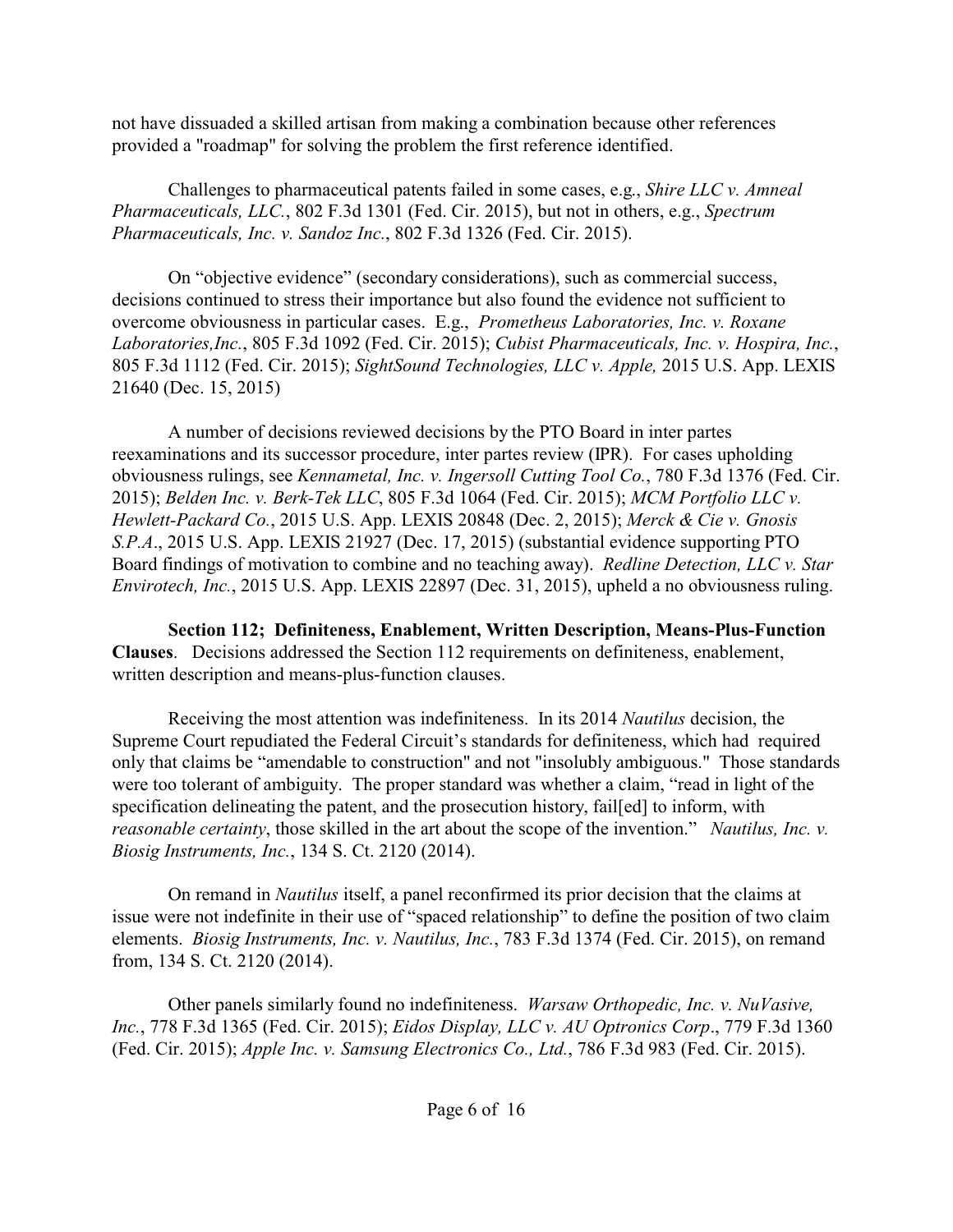Especially noteworthy was Judge Chen's opinion in *Ethicon Endo-Surgery, Inc. v. Covidien, Inc.*, 796 F.3d 1312 (Fed. Cir. 2015), holding that a claim was not indefinite even though it specified an average pressure applied to a structure and the patent specification failed to specify which of several methods could have been used to compute the average. Under the particular circumstances, a skilled artisan would have known, as a matter of physics and mathematics, to measure the pressure at the structure's midpoint. If the understanding of how to measure the pressure was within the knowledge of a person of ordinary skill in the art, there was no requirement that the patent's specification expressly "identify a particular measurement technique."

But some post-*Nautilus* decisions found indefiniteness. In the *Teva* case, after the Supreme Court remanded directing the Federal Circuit to apply the correct standard of appellate review of claim construction, the panel continued to find the claim indefinite. *Teva Pharmaceuticals USA, Inc. v. Sandoz, Inc.*, 789 F.3d 1335 (Fed. Cir. 2015), *on remand from*, 135 S. Ct. 831 (2015). It did so even while purporting to give deference to a district court's fact findings, based on expert testimony, on what a figure in the specification would have meant to a skilled artisan in regard to selecting one of several possible measuring . Contradictory statements in the prosecution of subsequent applications related to the patent in suit were intrinsic evidence overriding any extrinsic evidence and created an intolerable ambiguity.

Rather extraordinarily, in *Dow Chemical Co. v. Nova Chemicals Corp.*, 803 F.3d 620 (Fed. Cir. 2015), *rehearing en banc denied*, 2015 U.S. App. LEXIS 21924 (Dec. 17, 2015), a Federal Circuit panel, in an opinion by Judge Dyk, held claims requiring a certain slope invalid for indefiniteness because there were at least three known methods for measuring the slope (in addition to one the patent owner's expert "invented" and advocated). The methods led to difference results that could affect whether or not a given product infringed, and neither the patent nor its prosecution history provided sufficient guidance on which method should be used. In a prior appeal in the case, the Federal Circuit had affirmed a finding that the claims were *not* indefinite. However, Judge Dyk noted the prior decision had applied the lenient definiteness standard *Nautilus* repudiated. The prior finding would generally be binding under the law of the case and issue preclusion doctrines, but an exception for an intervening change in the law applied.

In *Dow*, the Federal Circuit denied rehearing en banc, but two judges dissented in an opinion by Judge O'Malley. Judge Moore wrote a concurring opinion. Chief Judge Prost, joined by the other two members of the panel (Dyk and Wallach), also wrote an opinion, joined by Judges Dyk and Wallach concurring in the denial and emphasizing that "if a skilled person would choose an established method of measurement, that may be sufficient to defeat a claim of indefiniteness, even if that method is not set forth *in haec verba* in the patent itself" and that nothing in the panel opinion was to the contrary.

Decisions addressed the enablement and written description requirements in Section 112. A pharmaceutical example was *Allergan, Inc. v. Sandoz Inc.*, 796 F.3d 1293 (Fed. Cir. 2015),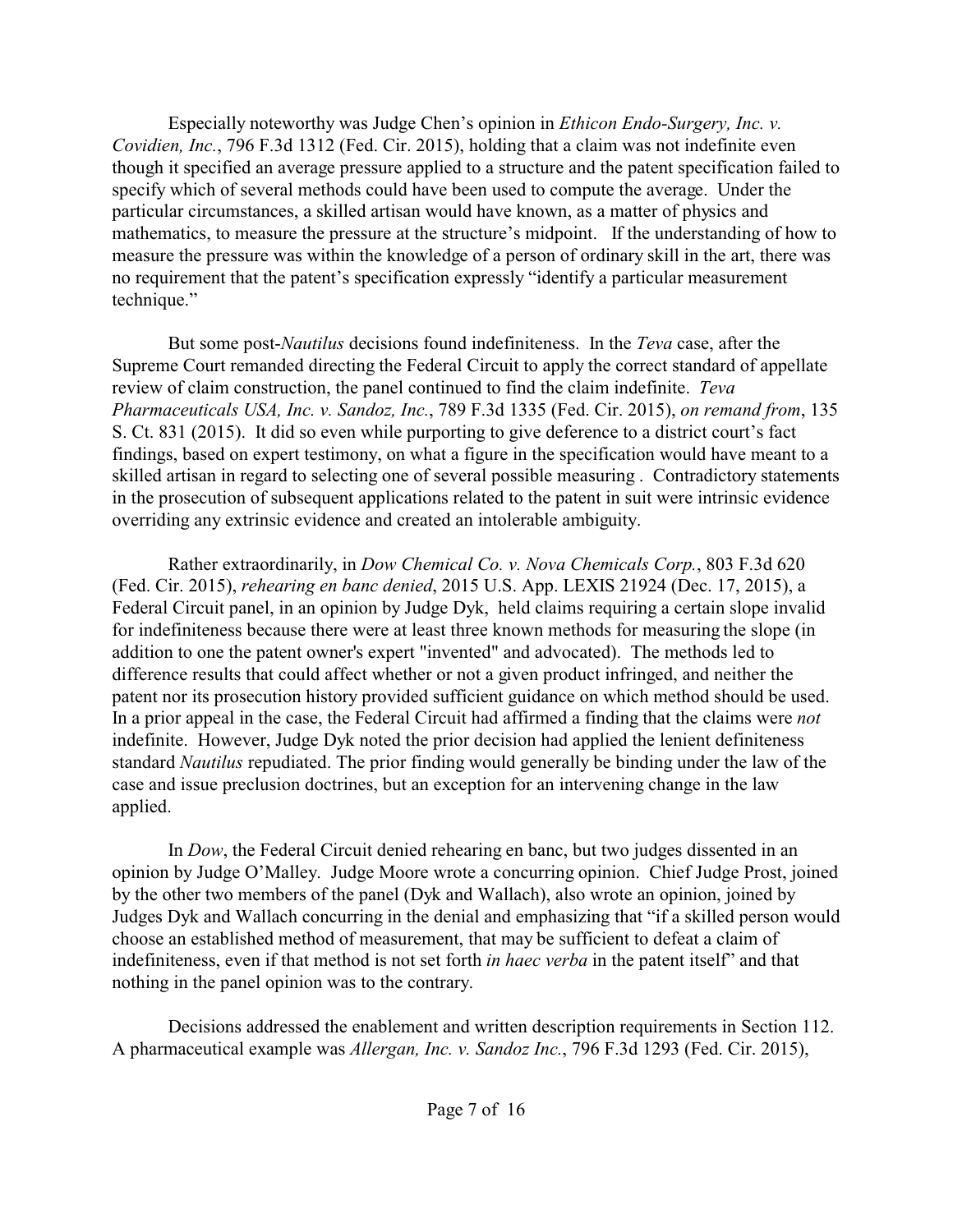which held, inter alia, that it was not inconsistent to hold a claim to a pharmaceutical method not obvious because of, inter alia, unpredictability in the art, but also enabled despite that unpredicability. Obviousness was in view of the prior art whereas enablement was in view of the specification read in light of the prior art. In contrast, *Promega Corp. v. Life Technologies Corp.*, 773 F.3d 1338 (Fed. Cir. 2014), held "open-ended" claims to methods of co-amplifying repeating short DNA sequences not enabled because, inter alia, the patent owner had repeatedly emphasized the unpredictability of the technology to establish unobviousness over the prior art.

*Vasudevan Software, Inc. v. MicroStrategy Inc.*, 782 F.3d 671 (Fed. Cir. 2015), reversed a summary judgment holding a "software" patent invalid for lack of enablement and written description. Four patents concerned collecting and analyzing data from multiple incompatible databases. In a district court infringement suit, the asserted claims required, inter alia, accessing "disparate databases." Relying on the *Wands* factors for assessing whether a claimed invention requiring experimentation was enabled, the district court granted summary judgment that the claims were invalid for lack of enablement. See *In re Wands*, 858 F.2d 731, 737 (Fed. Cir. 1988). The district court emphasized, in particular, that (1) the inventor took three years after filing the priority application to develop a commercial embodiment, and (2) the specification provided insufficient guidance: it disclosed that "Jasmine" database software could be used but, in fact, the inventor was unable to practice the invention using Jasmine. The Federal Circuit agreed that the "question" was "close," but precluding summary judgment were disputed issues of material fact, such as (1) whether the time the inventor took was to develop a "commercial grade" embodiment, which the enablement requirement did not require, and (2) whether, the disclosed Jasmine software could, in fact, be used to produce a working embodiment of the claimed invention.

*Inphi Corp. v. Netlist, Inc.*, 805 F.3d 1350 (Fed. Cir. 2015), held that introduction of "negative limitation" in a claim to distinguish prior art complied with the written description requirement if the limitation narrowed the claim to exclude one or more of a set of features that the specification described as alternatives. The court clarified that a prior decision, *Santarus, Inc. v. Par Pharmaceutical, Inc.*, 694 F.3d 1344 (Fed. Cir. 2012), did *not* require that the specification must always provide a positive reason to have excluded the alternative feature. In the case, the original claim recited a signal and the specification indicated that the signal could be A, B, C *or* D. In an inter partes reexamination, the patent owner added a limitation that the signal was "not an A or B signal." The court warned that a patent owner could not "arbitrarily dissect its invention by amending the claims in order to avoid the prior art."

In 2015, the topic of "means-plus-function" continued to receive attention. Most significantly, in *Williamson v. Citrix Online LLC*, 792 F.3d 1339 (Fed. Cir. 2015) (Part II.C.1 en banc), the Federal Circuit overruled prior panel decisions creating a "strong" presumption that a claim phrase not using the word "means," such as "module", was not governed by the Section 112 provision on "means-plus-function" clauses. Whether a clause was a "means" clause had consequences for both invalidity for indefiniteness and for claim scope. To avoid indefiniteness, a patent using a means clause in a claim must have set forth sufficient "corresponding structure"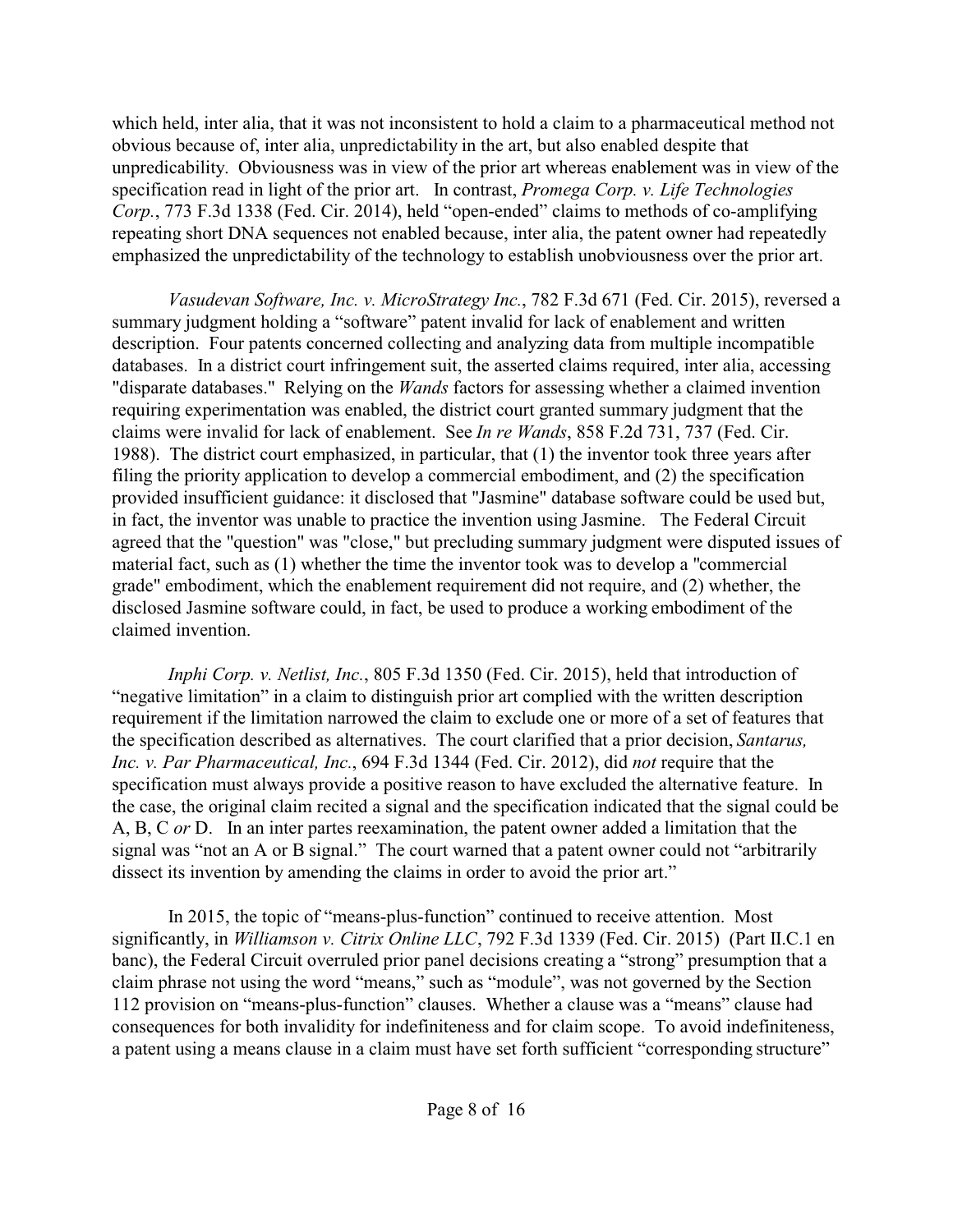for carrying out the claimed function. For a computer-implemented function, that often meant disclosing an "algorithm." On scope, a means clause was limited to the corresponding structure and equivalents there.

*Williamson* held that the "strong" characterization was "uncertain in meaning and application, and [had] the inappropriate practical effect of placing a thumb on what should otherwise be a balanced analytical scale." The characterization had also "resulted in a proliferation of functional claiming untethered to § 112, para. 6 and free of the strictures set forth in the statute." A presumption would continue to apply but "without requiring any heightened evidentiary showing." The correct standard was: "whether the words of the claim are understood by persons of ordinary skill in the art to have a sufficiently definite meaning as the name for structure." If a term lacked the word "means," Section 112/6 applied "if the challenger demonstrates that the claim term fails to `recite sufficiently definite structure' or else recites `function without reciting sufficient structure for performing that function.' " A converse presumption of Section 112/6 applicability arising from use of "means" remained "unaffected." I

In *Williamson*, a panel applied the en banc standard to hold that a phrase, a "distributed learning control *module*" for performing three functions, including "coordinating" a "streaming data module," in a claim to a "distributed learning" method was a means clause. In context, module was indistinguishable from "means." That rendered the claim invalid for indefiniteness because the patent set forth no algorithm for carrying out the coordinating function.

**Inter Partes Review.** 2015 was the year when a new "river" of appeals began to flow to the Federal Circuit: appeals from decisions by the Patent Trial and Appeal Board (PTAB) in inter partes review (IPR) proceedings determining the patentability of claims in issued patents. The volume of decisions will grow in 2016 and thereafter. Appeals on inter partes reviews will be joined by those on post-grant review (PRG). PRG is available only for patent claims in applications asserting priorities after March 15, 2013.

In 2015, Federal Circuit decisions addressed both PTAB procedural rulings and substantive decisions on patentability, particularly, obviousness. Indeed, the last decision of the year,

*Redline Detection, LLC v. Star Envirotech, Inc*., 2015 U.S. App. LEXIS 22897 (Dec. 31, 2015), upheld a PTAB no obviousness ruling.

Decisions upheld the PTAB's application of the broadest reasonable interpretation (BRI) standard for claim construction. E.g., *In re Cuozzo Speed Techs., LLC*, 793 F.3d 1268 (Fed. Cir. 2015), *revising prior panel opinion*, 778 F.3d 1271 (Fed. Cir., 2015), *rehearing en banc denied*, 2015 U.S. App. LEXIS 11716 (Fed. Cir. 2015).

Examined closely, the decisions reviewing PTAB constructions under the BRI standard suggest that the theoretical difference between BRI standard and the narrower litigation standard is primarily just that, to wit, "theoretical." A broad, abstract interpretation of a claim divorced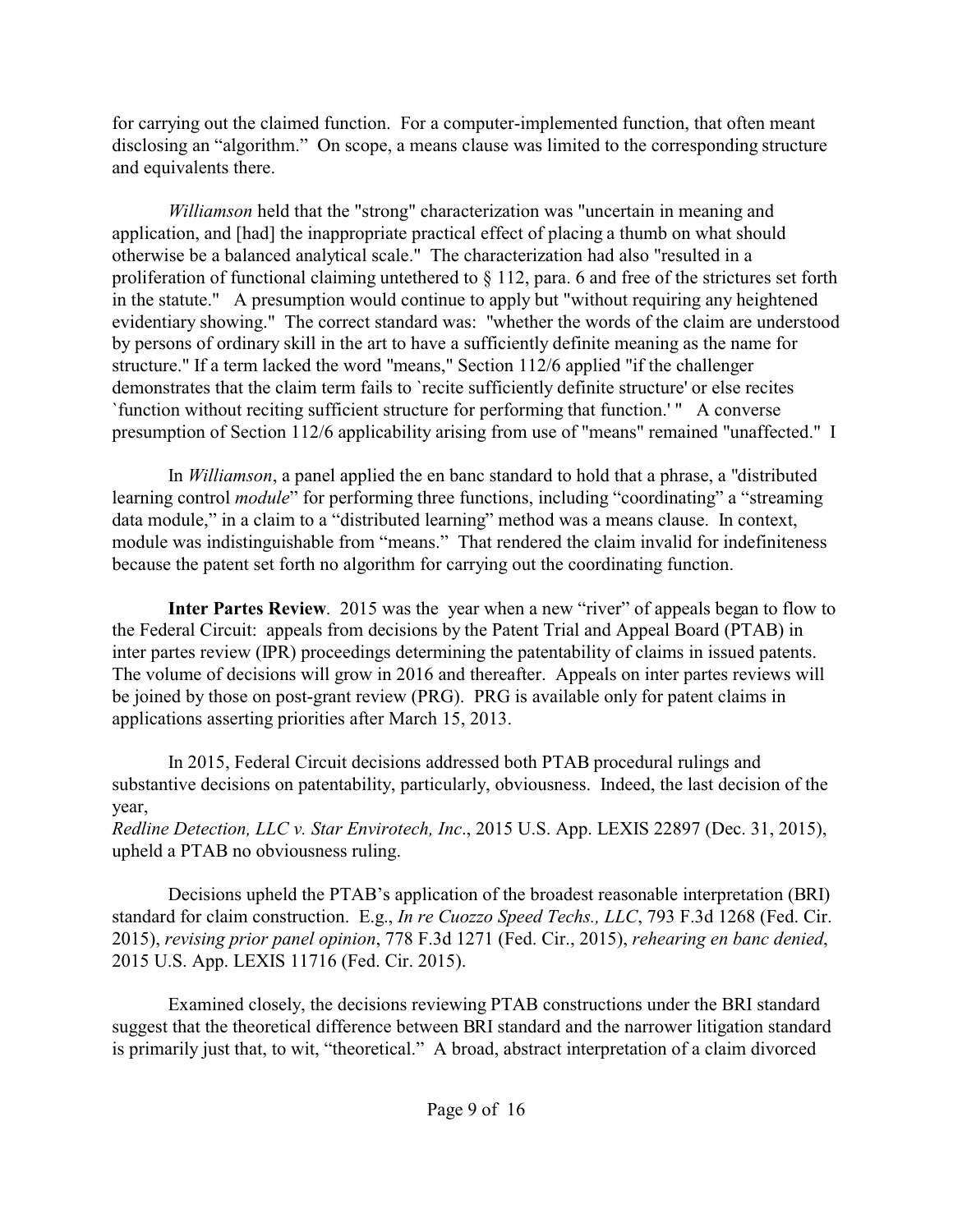from the actual claim language and how the invention is described in a patent's specification is apt to be deemed unreasaonable and therefore erroneous. E.g., *Microsoft Corp. v. Proxyconn, Inc.*, 789 F.3d 1292 (Fed. Cir. 2015); *Straight Path IP Group, Inc. v. Sipnet EU S.R.O.*, 2015 U.S. App. LEXIS 20477 (Nov. 25, 2015).

In *Microsoft* and *Prolitec, Inc. v. Scentair Technologies, Inc.*, 2015 U.S. App. LEXIS 21037 (Dec. 4, 2015), the Federal Circuit upheld PTAB decisions to deny a patent owner's motion to amend and narrow a claim when the patent owner failed to demonstrate that the amended claim was patentable over the prior art of record. In *Redline*, it upheld the PTAB's denial of a petitioner's motion to submit supplementation information, including an expert declaration.

Decisions held that the PTAB's determinations to institute inter partes review were not subject to judicial review, applying the Section 324(e) direction that the institution decision is "final and nonappealable." *Versata Development Group, Inc. v. SAP America, Inc.*, 793 F.3d 1306 (Fed. Cir. 2015), held that the Federal Circuit could review, in an appeal from a final PTAB decision, issues that the PTAB decided as part of its initiation decision but which constituted limits on the PTAB's ultimate invalidation authority. Compare *Achates Reference Publishing, Inc. v. Apple Inc.*, 803 F.3d 652 (Fed. Cir. 2015) (distinguishing *Versata*).

*MCM Portfolio LLC v. Hewlett-Packard Co.*, 2015 U.S. App. LEXIS 20848 (Dec. 2, 2015), rejected a patent owner's arguments that inter partes review of an issued patent on petition of a private party was unconstitutional as a violating either Article III, which vests the "judicial power" in judges with life tenure, or Seventh Amendment, which requires a jury trial in civil cases.

**Section 271; Direct and Indirect Infringement; Active Inducement**. In *Commil USA, LLC v. Cisco Systems, Inc.*, 135 S. Ct. 1920 (2015), the Supreme Court addressed the knowledge and intent requirements for establishing active inducement of infringement under Section 271(b).

On knowledge of *infringement*, it rejected an argument that its prior decision, *Global-Tech Appliances, Inc. v. SEB S. A.*, 131 S. Ct. 2060 (2011), required only that accused inducer have knowledge of the patent. Rather, the accused infringer must have known that the induced acts were infringing. An accused infringer will not be liable for active inducement if the accused infringer "reads the patent's claims differently" from the patent owner and "that reading is reasonable."

However, on knowledge of the *validity* of a patent, an accused infringer's good-faith belief that a patent was invalid did *not* "negate the scienter required for induced infringement." Thus, contrary to the ruling of a Federal Circuit panel, belief in an asserted patent's invalidity is not "a defense to a claim of induced infringement."

The patent owner's victory in the Supreme Court proved to be pyrrhic. On remand, a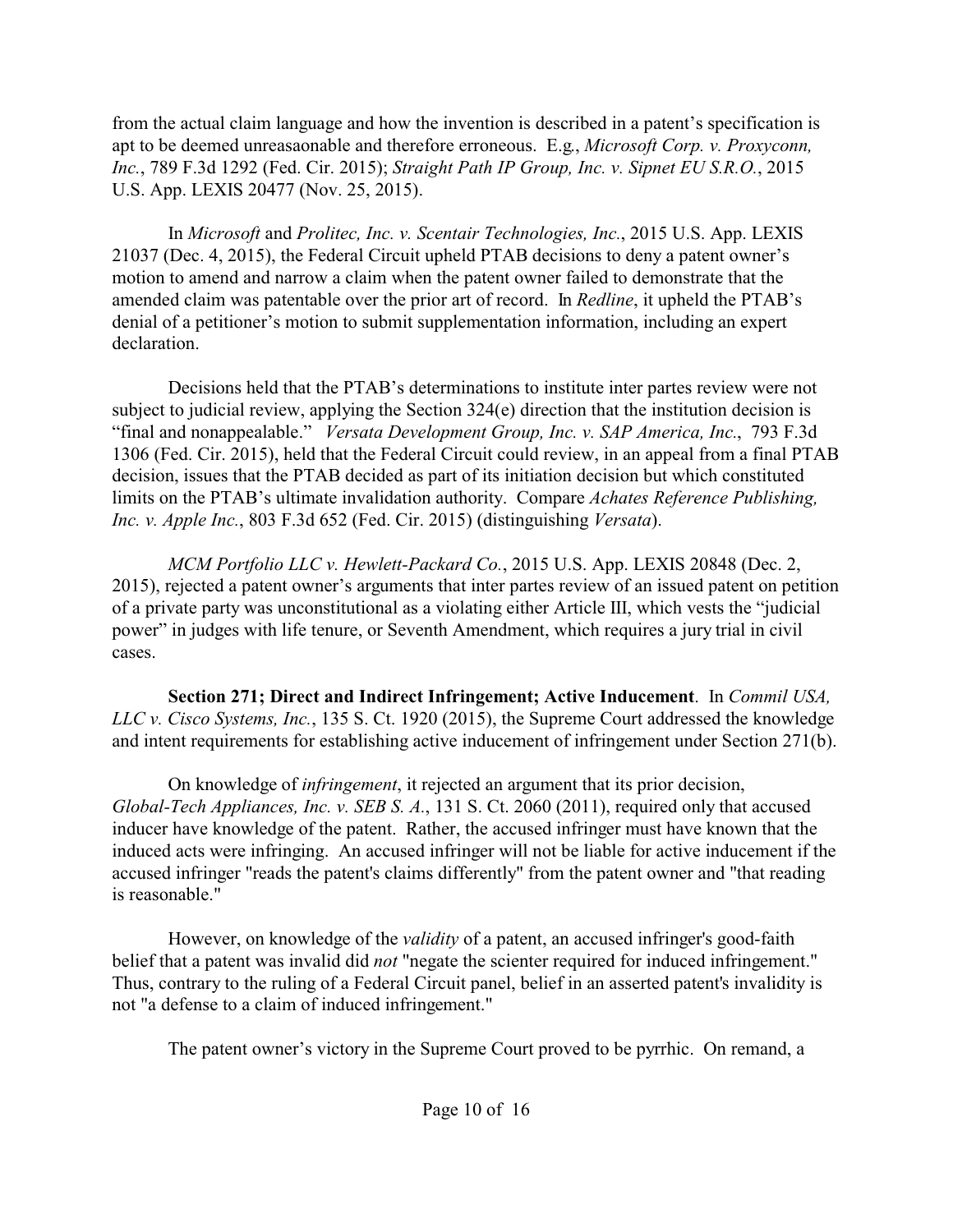Federal Circuit panel ruled for the accused infringer (Cisco) on another ground: there was no substantial evidence to support the jury's verdict of infringement. *Commil USA, LLC v. Cisco Systems, Inc.*, 2015 U.S. App. LEXIS 22680 (Dec. 28, 2015)

In 2012, the Federal Circuit had held, en banc, that there could active inducement under Section 271(b) even if, under the "single entity" rule governing direct infringement, no entity was liable for direct infringement. *Akamai Techs., Inc. v. Limelight Networks, Inc.*, 692 F.3d 1301 (Fed. Cir. 2012) (en banc), *rev'd & remanded*, 134 S. Ct. 2111 (2014). In 2014, the Supreme Court reversed and remanded, suggesting that the Federal Circuit's standard for direct infringement might be too restrictive and that the Federal Circuit would "have the opportunity to revisit the § 271(a) question." *Limelight Networks, Inc. v. Akamai Techs., Inc.*, 134 S. Ct. 2111 (2014).

On remand, sitting en banc, the Federal Circuit accepted the suggestion. *Akamai Technologies, Inc. v. Limelight Networks, Inc.*, 797 F.3d 1020 (Aug. 13, 2015) (En banc). It held that direct infringement of a method claim required that all the claim's steps be performed by, or attributable to, a "single entity." A first entity was responsible for a second entity's performance of a method step in "two sets of circumstances": when the first entity directed or controlled the other entity's performance, or the entities form a "joint enterprise."

The Federal Circuit noted that prior cases had held an entity liable for Section 271(a) direct infringement if the entity acted through an agent or contracted with another entity for the performance of one or more steps. In this case, liability could also be found when an entity conditioned another entity's "participation in an activity or receipt of a benefit upon performance of a step or steps of a patented method and establishes the manner or timing of that performance." Supporting this extension was the Supreme Court's *Grokster* copyright infringement inducement decision, which stated that "an actor `infringes vicariously by profiting from direct infringement' if that actor has the right and ability to stop or limit the infringement." *Metro-Goldwyn-Mayer Studios Inc. v. Grokster, Ltd.*, 545 U.S. 913, 930 (2005). In the future, "other factual scenarios may arise which warrant attributing others' performance of method steps to a single actor."

 On the facts of the *Akamai* case, the Federal Circuit held that the new test was met. At trial in a district court, a jury had already found that the accused infringer had performed all the asserted method claim's steps except for step B and had controlled its customer's performance of step B There was evidence to support findings on both performance conditioning and time/manner establishment. On whether the accused infringer had conditioned participation in an activity (here, use of the accused infringer's network) upon performance of step B, the accused infringer had a standard contract obligating a customer to perform step B if it wished to use the accused infringer's network. On establishing the manner or timing of the performance, the accused infringer provided detailed instructions and its "engineers continuously engage with customers' activities."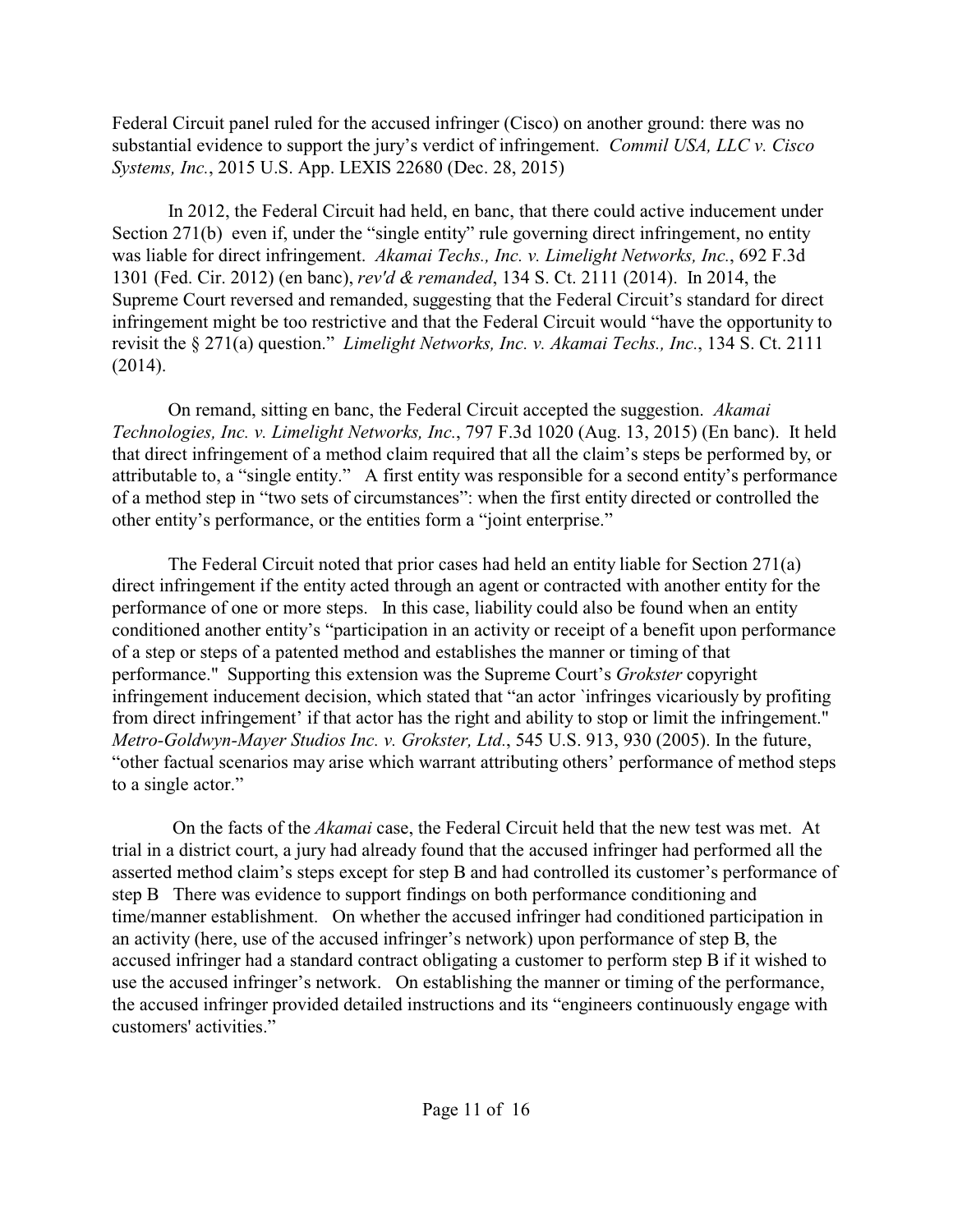The same week as *Akamai*, another en banc decision, *Suprema, Inc. v. Mentalix Inc*., 796 F.3d 1338 (Fed. Cir. 2015) (en banc), addressed application of active inducement theories to ITC importation exclusion proceedings. Trade Act Section 337 authorized the United States International Trade Commission (ITC) to exclude importation of, inter alia, "*articles ... that infringe*" a valid, enforceable patent.

The ITC interpreted Section 337 as extending to an importer's importation of an article that the importer used, after the importation and as actively induced by the article's seller, to infringe a patent's method claim.

In *Suprema*, a majority affirmed the ITC interpretation. The phrase "articles ... that infringe" was ambiguous in view of Section 271(a), which provides that persons, *not* articles, "infringe." To hold that there were "no `articles that infringe' at the time of importation when direct infringement does not occur until after importation," as did a prior panel majority in this case, and as advocated in dissenting opinions, "effectively eliminated trade relief under Section 337 for induced infringement and potentially for all types of infringement of method claims." Relief in a district court was not practically available as to some foreign entities.

**Export; Damages for Foreign Sales**. Four 2015 cases addressed the extent to which a patent owner could collect patent infringement damages for foreign sales and uses by an accused infringer or by the accused infringer's customers when the accused infringer had engaged in some activities in the United States. *Halo Electronics, Inc. v. Pulse Electronics, Inc.*, 769 F.3d 1371 (Fed. Cir. 2014), *rehearing en banc denied*, 780 F.3d 1357 (Fed. Cir. 2015), *cert. granted* (Oct. 19, 2015); *Promega Corp. v. Life Technologies Corp*., 773 F.3d 1338 (Fed. Cir. 2014); *WesternGeco L.L.C. v. ION Geophysical Corp.*, 791 F.3d 1340 (Fed. Cir. 2015); Carnegie *Mellon University v. Marvell Technology Group, Ltd.*, 2015 U.S. App. LEXIS 13622 (Fed. Cir. 2015).

**Exhaustion**. In *Lexmark International, Inc. v. Impression Products, Inc.*,785 F.3d 565 (Fed. Cir. 2015) (en banc order), the Federal Circuit, acting en banc sua sponte, ordered briefing on two issues on exhaustion. In the case, the patent owner Lexmark sold printers that used cartridges. Lexmark had sold cartridges subject to a restriction on reuse. It asserted infringement claims against a company that facilitated refurbishing of Lexmark cartridges for reuse. The company asserted an exhaustion defense based on Lexmark's authorization of the sales of the cartridges. Some of the refurbished cartridges were sold by Lexmark outside the United States.

The first issue was whether there could be exhaustion when a sale authorized by a patent owner occurred outside the United states. The Federal Circuit had previously held that there was no such "international" exhaustion. *Jazz Photo Corp. v. International Trade Commission*, 264 F.3d 1094 (Fed. Cir. 2001). However, that precedent may have been undermined by the Supreme Court's decision in *Kirtsaeng v. John Wiley & Sons, Inc.*, 133 S. Ct. 1351 (2012), recognizing international exhaustion of copyright.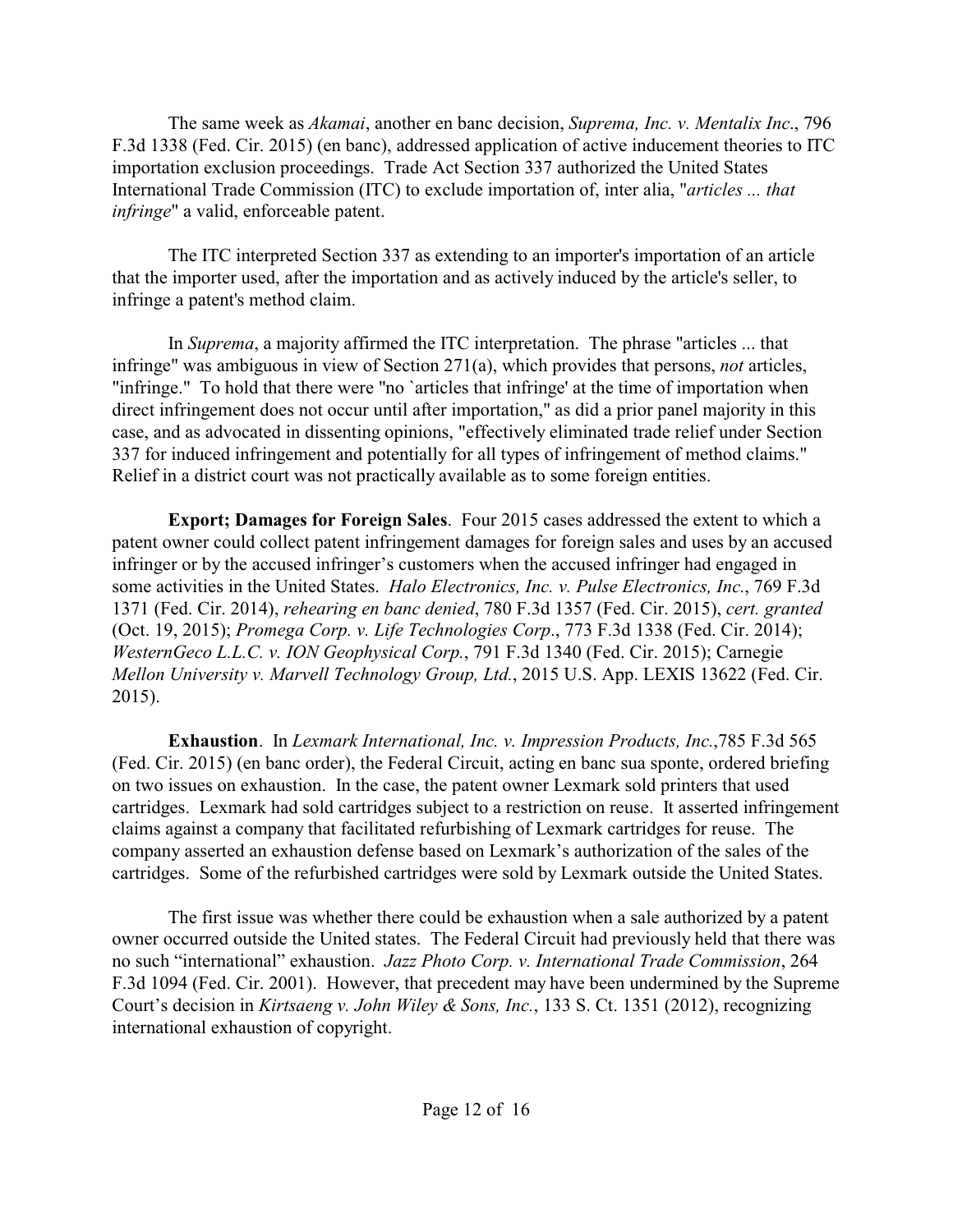The second issue was whether a sale made under a "restriction that is otherwise lawful," such as that a product be used only once and then returned to the seller, avoided exhaustion. A Federal Circuit decision, *Mallinckrodt, Inc. v. Medipart, Inc.,* 976 F.2d 700 (Fed. Cir. 1992), had held that a condition of a sale could avoid exhaustion. However, that ruling may have been undermined by the later Supreme Court patent exhaustion decision, *Quanta Computer, Inc. v. LG Electronics, Inc.*, 553 U.S. 617 (2008).

A panel decision, *Helferich Patent Licensing, LLC v. New York Times Co.*, 778 F.3d 1293 (Fed. Cir. 2015), plumbed the complexities of exhaustion after *Quanta*. The patent owner held a portfolio of patents with claims that read on mobile devices configured or used in a certain way and claims that read on acts of providing content to mobile devices in a certain way. The patent owner had licensed all mobile device manufacturers but sought to enforce the patents against content providers. In a long and complex opinion by Judge Taranto, the panel held that a district court erred by recognizing a "broad-brush defense" of exhaustion. Judge Taranto cited old Supreme Court precedent that allowed patent owners to separately enforce and license patents on related products.

**Laches and Estoppel**. In *SCA Hygiene Prods. Aktiebolag v. First Quality Baby Prods.*, LLC, 2015 U.S. App. LEXIS 16621 (Fed. Cir. 2015) (en banc), a panel had affirmed a district court summary judgment that the defense of laches, that is, unreasonable, prejudicial delay in bringing suit, barred a patent owner's claims for damages for past infringement but reversed a summary judgment that equitable estoppel barred all relief. The Federal Circuit granted en banc review to consider two questions that arose from the Supreme Court's decision, *Petrella v. Metro-Goldwyn-Mayer, Inc.*, 134 S. Ct. 1962 (2014). *Petrella* held that a laches defense did not bar a copyright owner's claim for damages for infringing acts occurring during the Copyright Act's three-year statute of limitations.

The first question was: did *Petrella* require overruling the Federal Circuit's 1992 en banc decision, *A.C. Aukerman Co. v. R.L. Chaides Constr. Co.*, 960 F.2d 1020 (Fed. Cir. 1992). *Aukerman* held that laches could bar damages for prior acts of patent infringement even though the acts occurred during the six-year damages limitation of 35 U.S.C. Section 286. Per a 6-5 judge majority, in an opinion by Chief Judge Prost, the Federal Circuit held that *Aukerman* and the laches defense to patent infringement damage claims survived *Petrella* because, in the 1952 Act, Congress included Section 282 on defenses to infringement. Section 282 did not specifically mention laches, but, in using general language, it was presumed that Congress intended to continue the pre-1952 common-law rule that laches could bar damages in patent infringement claims. Thus, unlike *Petrella*, application of laches to patent infringement damages was authorized by statute and did not entail a "separate of powers" problem, that is, courts overriding "Congress' judgment on the timeliness of suit."

Dissenting in part, Judge Hughes argued, inter alia, that, at the time of the 1952 Act, Supreme Court authority not involving patent infringement generally precluded applying laches to bar a damage claim brought within a federal statutory limitation and that a few "aberrational"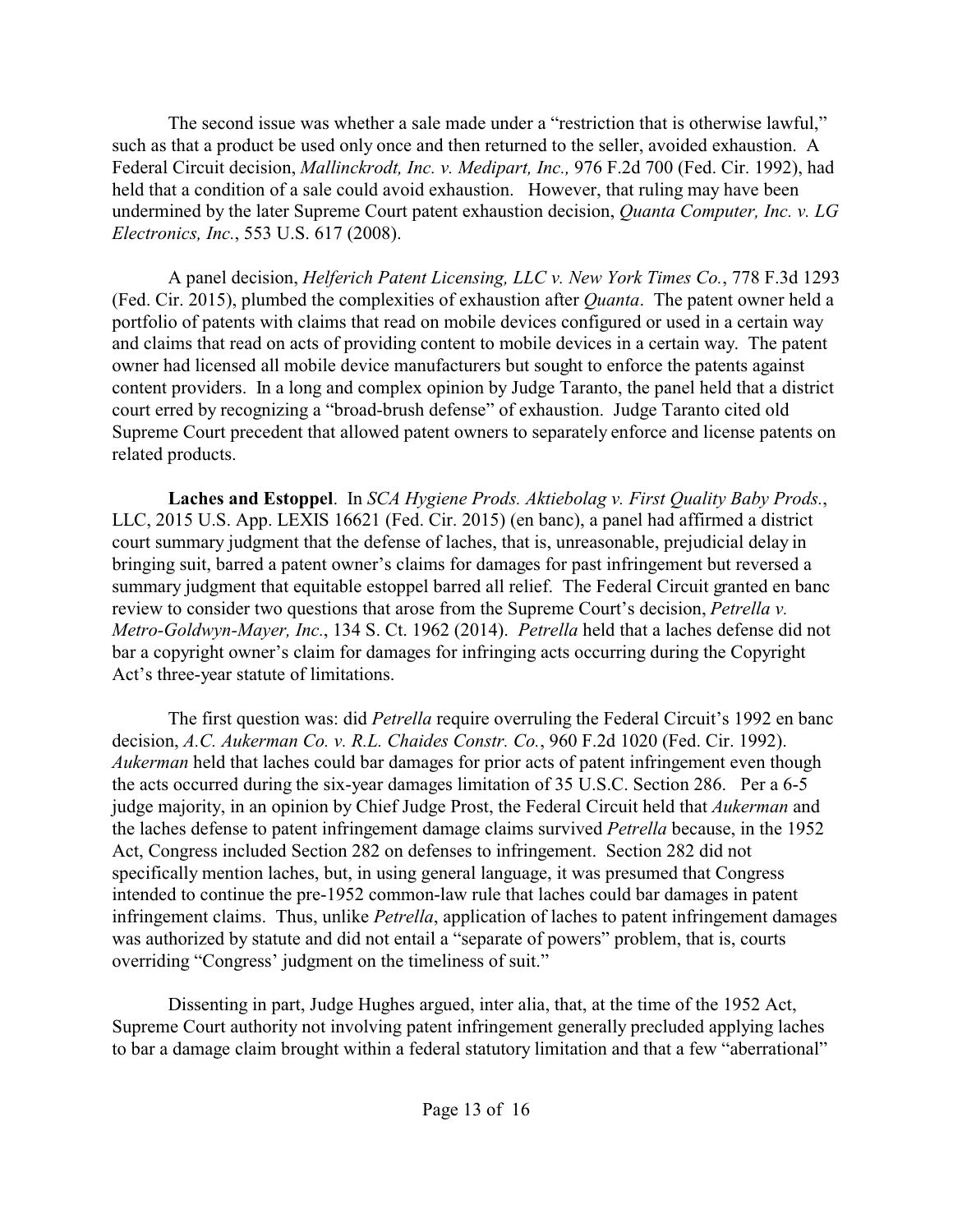regional circuit decisions holding laches applicable to bar damage claims brought within the statutory limitations were *not* sufficient to have created a "well-established rule" that Congress could have intended to codify.

The second question was whether laches could, under some circumstances, bar all relief. The court, unanimously, held that the *Aukerman* holding that laches did not apply to injunctive relief must be revised in light of Supreme Court precedent. For injunctions, a district court should consider laches as part of the four-factor *eBay* framework. A patent owner's delay in suing could impact the balancing hardships factor and the irreparable harm factor. However, the Supreme Court's decisions in *Petrella* and *Menendez v. Holt*, 128 U.S. 514 (1888), dictated that "laches will only foreclose an ongoing royalty in extraordinary circumstances."

**Willful Infringement; Enhanced Damages**. In the 2007 en banc *Seagate* decision, the Federal Circuit set out a two part test for determining willful infringement: (1) a patent owner must show that the accused infringer "acted despite an objectively high likelihood that its actions constituted infringement of a valid patent", and (2) if the first prong is met, the patent owner must show that "this objectively defined risk (determined by the record developed in the infringement proceeding) was either known or so obvious that it should have been known to the accused infringer." *In re Seagate Tech., LLC*, 497 F.3d 1360, 1371 (Fed. Cir. 2007) (en banc).

The Supreme Court's 2014 decisions on attorney fees awards rejected a similar two-part test for determining when a patent infringement case was "exceptional" for attorney fee award purposes. *Octane Fitness, LLC v. ICON Health & Fitness, Inc.*, 134 S. Ct. 1749 (2014), or *Highmark Inc. v. Allcare Health Mgmt. Sys., Inc.*, 134 S. Ct. 1744, 1746 (2014).

The question arose: did *Octane Fitness* and *Highmark* undermine the Federal Circuit's two-part *Seagate* framework for willfulness?

In *Halo Electronics, Inc. v. Pulse Electronics, Inc.*, 769 F.3d 1371 (Fed. Cir. 2014), *rehearing en banc denied*, 780 F.3d 1357 (Fed. Cir. 2015), *cert. granted*, 136 S. Ct. 356 (2015), a jury found that three patents were infringed and not invalid and that an infringer likely acted willfully, but the district court found no willful infringement. The Federal Circuit panel held that the district court did not err in finding that the first, objective prong of the two-prong willfulness inquiry was *not* satisfied because the accused infringer raised an obviousness defense to the asserted claims' validity that was not objectively unreasonable.

In *Halo*, three patents concerned "surface mount electronic packages," which were a component of computers and internet routers. The patent owner and the infringer were competitors in supplying electronic components. The infringer knew of the three patents as early as 1998. In 2002, the patent owner sent the infringer two letters, which offered a license but did not charge infringement. The infringer's president gave the letters to an engineer. The engineer spent two hours reviewing the patents and concluded that the patents were invalid in view of the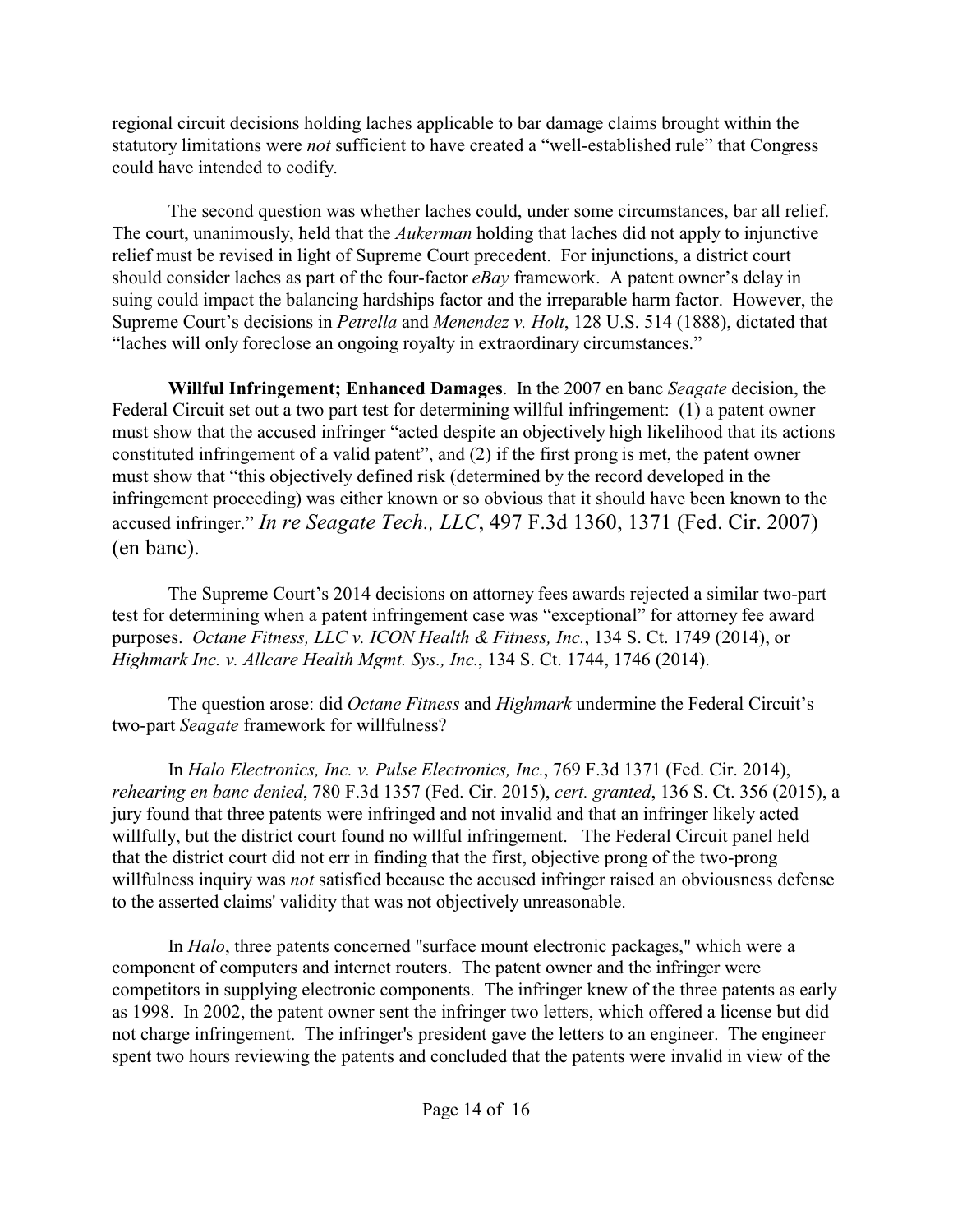infringer's prior products. The infringer did not seek an opinion of counsel on validity, and it continued selling the products later found to infringe. A witness for the infringer later testified that noone had made a "conscious decision" whether it was permissible to continue selling those products. In 2007, the patent owner filed suit. At trial, the jury found that it was "high probable" that the infringement was willful. The district court granted the accused infringer's motion on willfulness.

The patent owner argued that the accused infringer "did not actually rely on any invalidity defense pre-suit when selling the accused products" and because the accused infringer's "obviousness defense was developed after the lawsuit was filed in 2007." The argument lacked merit. First, under the objective prong, an accused infringer's state of mind was not relevant. Second, as dictated by *Seagate*, objective reasonableness was "determined by the record developed in the infringement proceeding."

In *Halo*, the Federal Circuit denied rehearing en banc. Judge O'Malley dissented, arguing that the Federal Circuit should reevaluate its jurisprudence on enhanced damages. Judge Taranto wrote a length opinion, noting that there were many interesting questions about the Federal Circuit rules but arguing that this was not proper case to address them.

In October 2015, the Supreme Court granted certiorari in *Halo* on the following question:

"Whether the Federal Circuit erred by applying a rigid, two-part test for enhancing patent infringement damages under 35 U.S.C. § 284, that is the same as the rigid, two-part test this Court rejected last term in Octane Fitness, LLC v. ICON Health & Fitness, Inc. for imposing attorney fees under the similarly-worded 35 U.S.C. § 285."

The Court also granted certiorari in another decision, *Stryker Corp. v. Zimmer Inc.*, 774 F.3d 1349 (Fed. Cir. 2014), *revised opinion on rehearing*, 782 F.3d 649 (Fed. Cir. 2015), *cert. granted*, 136 S. Ct. 356 (2015), on the following question.

"Whether the Federal Circuit improperly abrogated the plain meaning of 35 U.S.C. § 284 by forbidding any award of enhanced damages unless there is a finding of willfulness under a rigid, two-part test, when this Court recently rejected an analogous framework imposed on 35 U.S.C. § 285, the statute providing for attorneys' fee awards in exceptional cases."

The magnitude of the stakes involved in determining the proper standard for willfulness was illustrated by a third 2015 Federal Circuit decision, *Carnegie Mellon University v. Marvell Technology Group, Ltd.*, 2015 U.S. App. LEXIS 13622 (August 4, 2015). The two patents at issue concerned an improved method of detecting accurately recorded data, such as that on a hard disk used by computers. A jury found that an accused infringer infringed directly and indirectly by developing, testing, and selling millions of chips that carried of the claimed method.